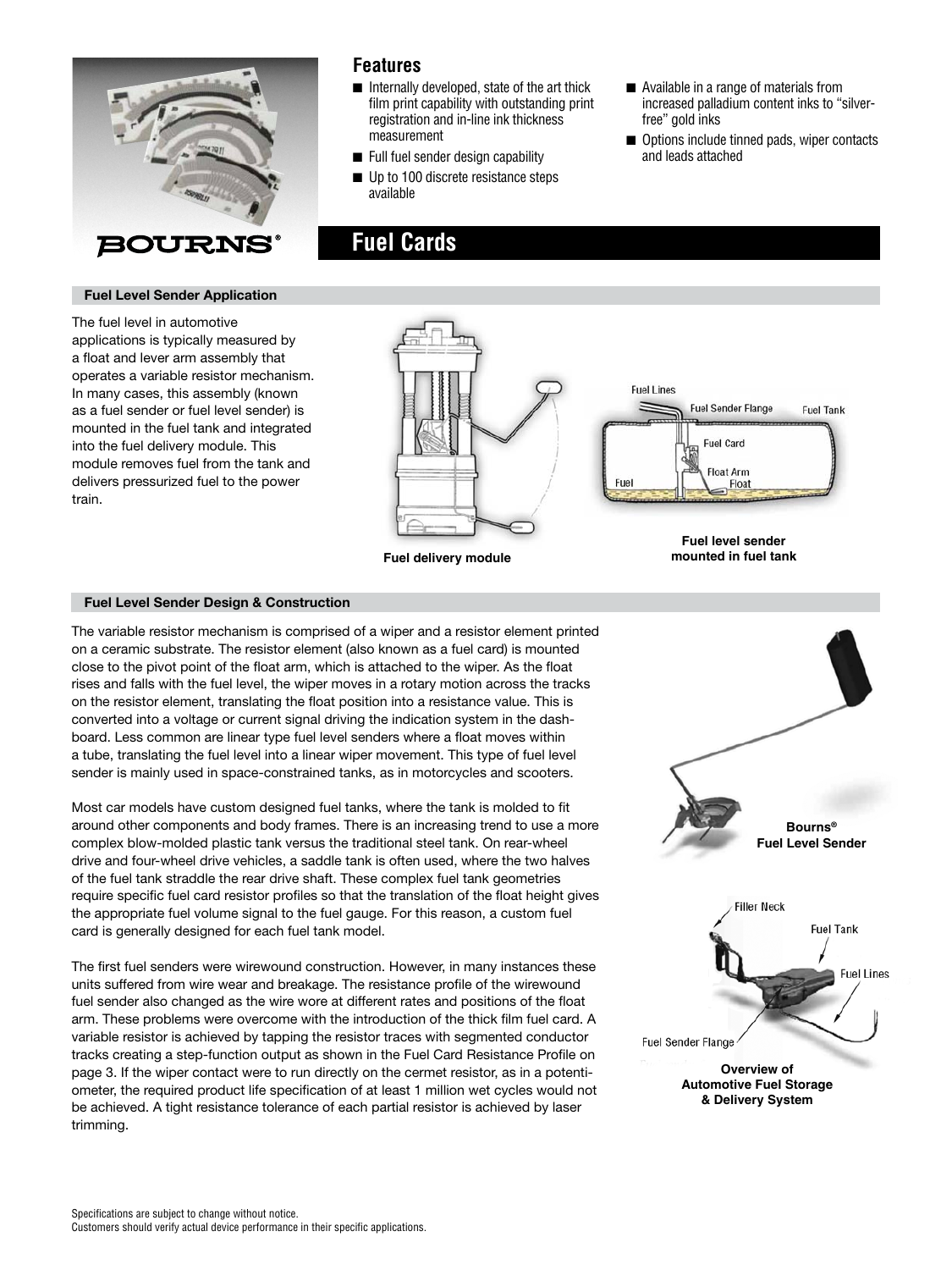# **Fuel Cards**

### **Fuel Level Sender Design & Construction (Continued)**



As the fuel card (resistor element) is immersed in fuel, its chemical resistance is of great importance. The introduction of low-sulphur fuels for environmental reasons has placed additional demands on conductor metallurgies.

### **Typical Fuel Card Designs**







**BOURNS** 

**Single Track Design Linear Track Design**